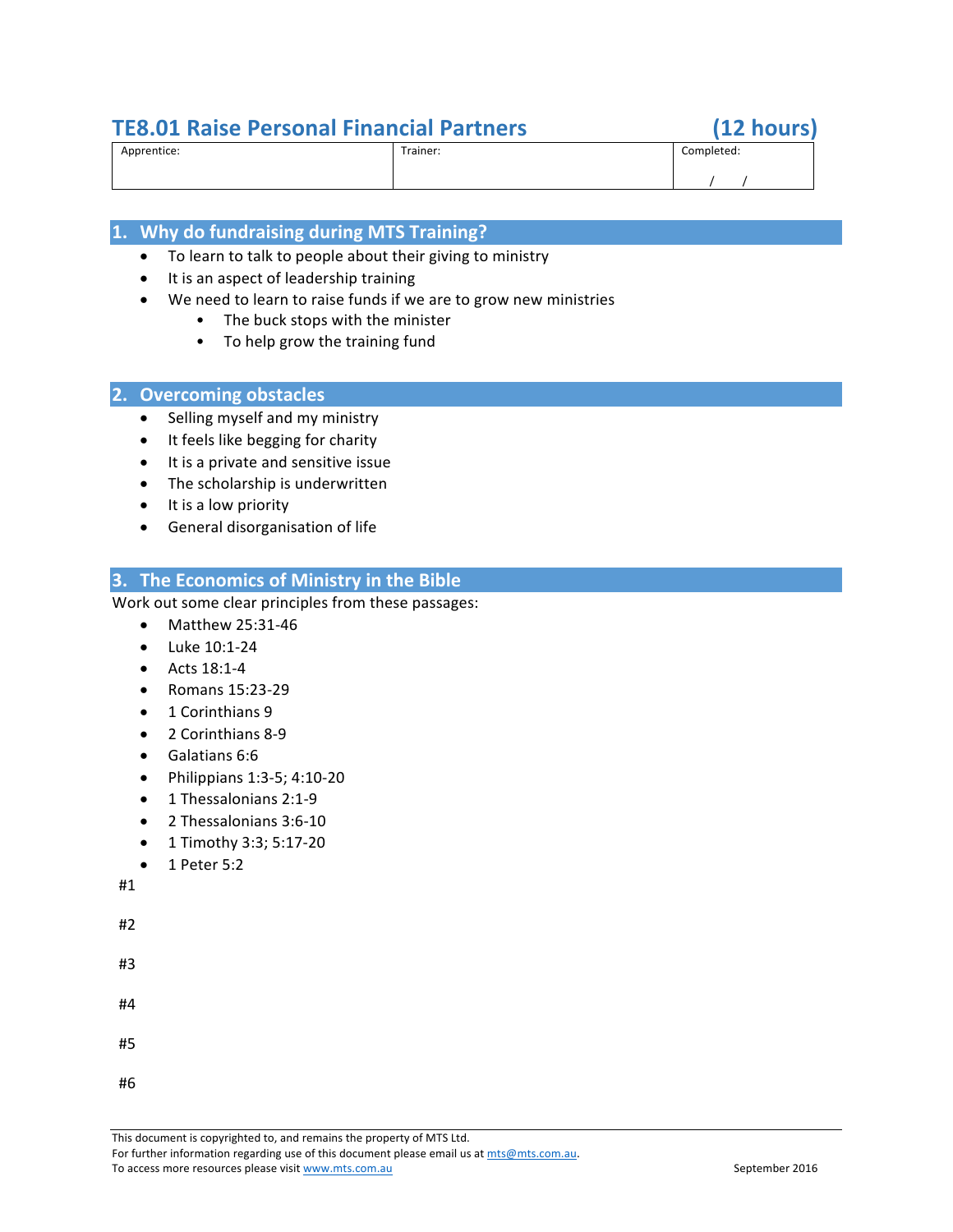### **4. People Raising**

We know that ministry to people is the priority and that money follows ministry. This puts fundraising in Christian perspective. We will raise funds for ministry through teaching the grace of Christ in the gospel. Our priority is always people's salvation and progress in the faith, not the funds they can provide. This perspective keeps us from manipulative and dishonest approaches. It also helps us to be confident and unapologetic in seeking funds, knowing that we are encouraging gospel generosity.

# **5.** Why do People give to one Ministry over Another?

- Relationship with the person
- Confidence in the vision and integrity of the ministry
- Quality of contact

#### **6.** Developing a value proposition

Benefits

Costs

#### **7.** The Seven Step Plan

- 1. List all possible partners
- 2. Communicate the vision and need
- 3. Make the request
- 4. Provide a simple mechanism
- 5. Follow-up
- 6. Track response
- 7. Quality contact

See attached table overleaf